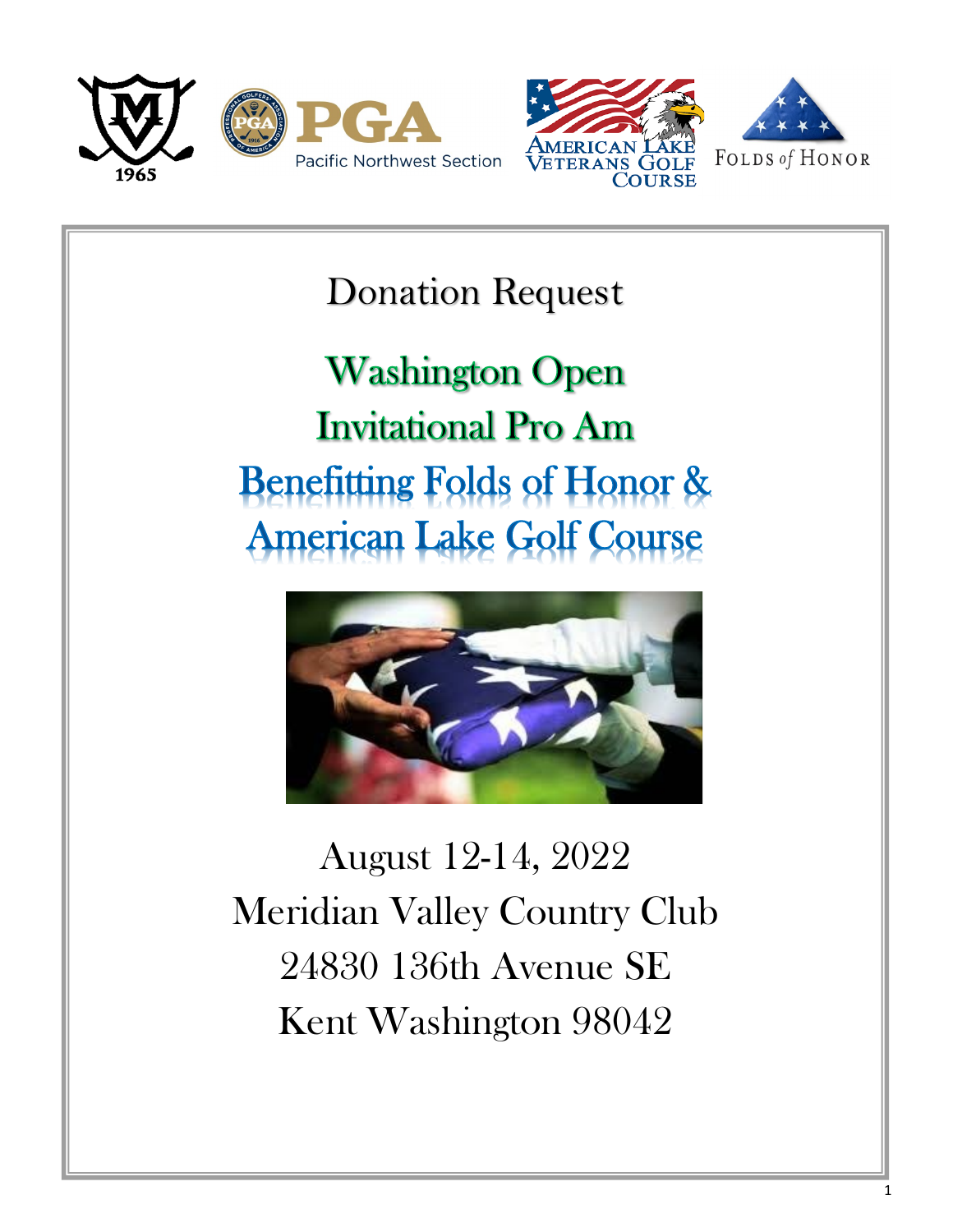Dear Potential Donor,

I truly appreciate you spending your valuable time reviewing this PGA charity golf tournament. The charity for this event is Folds of Honor and American Lake Veterans Golf Course. We were able to raise and donate over \$68,000.00 from the 2021 event and are looking to grow even more with the help from companies like yours in 2022. The Pacific Northwest Section PGA is supporting these charities through the Washington Open Pro-Am hosted at Meridian Valley Country Club, August 12 – 14, 2022. We are requesting a donation to be used in our tournament auction with funds going to support our tournament charities. [meridianvalleycc.comWAOPEN-pro-am](https://meridianvalleycc.com/web/pages/the-pro-am)

As a thank you for your donation you will receive exclusive coverage with your logo recognition on the PGA marketing materials and signs during all six days of the Pro-Am and Championship. We will advertise your logo or company name on our tournament websites with a link going directly back to your website. Your logo or company name will be displayed in our event program. You also have the opportunity to add any company promotional information or items to the player tee gift bags.

Donating to the Washington Open Pro-Am creates exclusive opportunities for corporate networking and product exposure. The main incentive of our partnering donors is direct awareness to a target group of distinguished clientele and business owners all while raising funds for our tournament charities.

2

I am here to help in any way that I can to answer your questions. Please look through the following information and feel free to contact me.

Thank you for your time and consideration,

Chris Manley Cell: 253-569-0199 Office: 253-631-3131 [chris@meridianvalleycc.com](mailto:chris@meridianvalleycc.com)  <http://meridianvalleycc.com/wo.php>

Donations may be sent to: Meridian Valley Country Club c/o Chris Manley 24830 136th Ave SE Kent, WA 98042